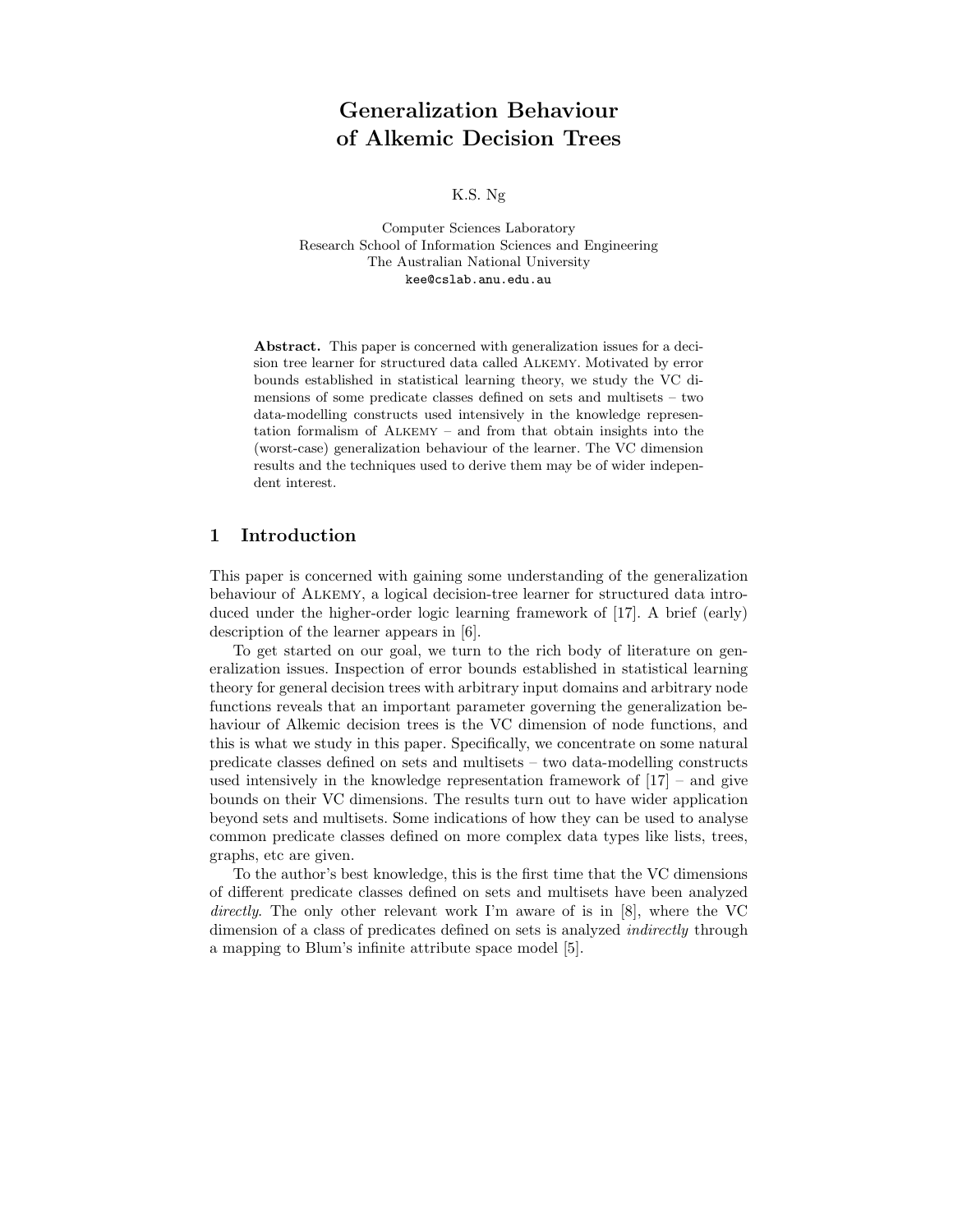The paper is organized as follows. Section 2 provides background information on Alkemy. Error bounds suitable for use with it are stated in Section 3. Sections 4 and 5 present the new VC dimension results. A discussion of the main findings is given in Section 6. We conclude in Section 7.

# 2 Alkemy

We assume some familiarity with a functional programming language like Haskell [26] in the following.

Figure 1 gives a high-level view of the Alkemy classification learning system. It accepts as inputs (1) a set of training examples and (2) a hypothesis space, and produces as output a logical decision tree. A variant of the standard TDIDT algorithm is used to construct the output tree.



Fig. 1. A schematic diagram of Alkemy

Individuals (also known as instances) in the training set are represented using basic terms in the set  $\mathfrak{B}_{\alpha}$  for some type  $\alpha$  chosen appropriately according to the application. The formal basis for basic terms is provided in [17]; syntactically, they read like Haskell data constructs. A rich catalogue of data types is provided for data modelling via basic terms, and these include integers, floating-point numbers, characters, strings, booleans, data constructors, tuples, sets, multisets, lists, trees, graphs and composite types that can be built up from these.

Node functions are specified using predicate rewrite systems in Alkemy. A detailed description of the mechanism is beyond the scope of this paper. Here we only provide sufficient detail in order to understand its use in Section 5.

Predicates are constructed incrementally by composing more basic functions called transformations. Composition is handled by the (reverse) composition function

 $\phi : (a \rightarrow b) \rightarrow (b \rightarrow c) \rightarrow (a \rightarrow c)$ 

defined by  $((f \circ g) x) = (g (f x))$ .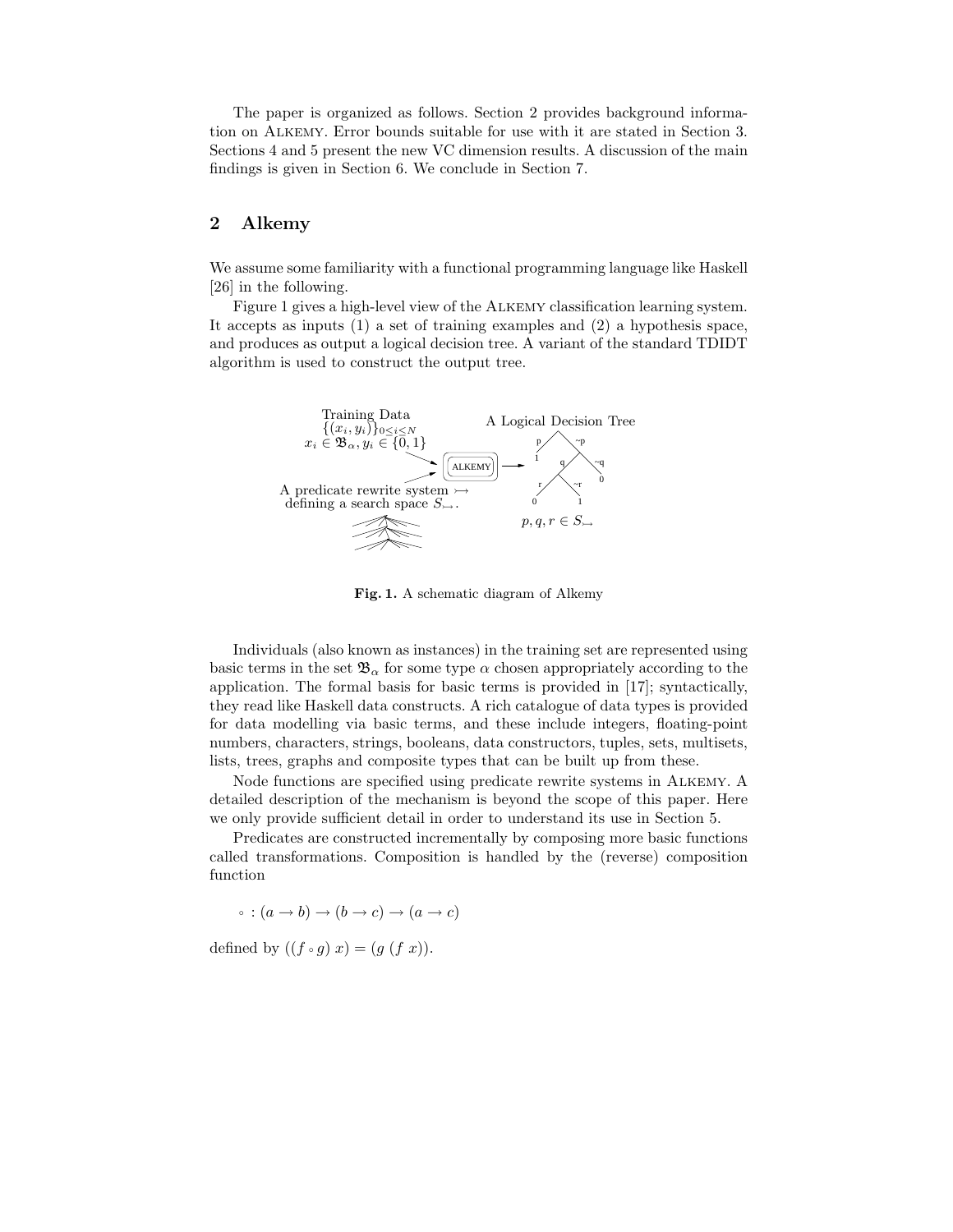**Definition 1.** A transformation f is a function having a signature of the form

$$
f:(\varrho_1\to\varOmega)\to\cdots\to(\varrho_k\to\varOmega)\to\mu\to\sigma,
$$

where any type variables in  $\varrho_1, \ldots, \varrho_k$  and  $\sigma$  appear in  $\mu$ , and  $k \geq 0$ . (Here  $\Omega$  is the type of the booleans.) The type  $\mu$  is called the source of the transformation, while the type  $\sigma$  is called the target of the transformation. The number k is called the rank of the transformation.

The two constants 1 and 0 have type  $\Omega$ . We now look at some examples of transformations.

Example 2. The transformation  $\wedge_n$ :  $(a \to \Omega) \to \cdots \to (a \to \Omega) \to a \to \Omega$ defined by

$$
\wedge_n p_1 \dots p_n = \lambda x. ((p_1 x) \wedge \dots \wedge (p_n x)),
$$

provides a conjunction of n predicates.

*Example 3.* Each projection  $proj_i : a_1 \times \cdots \times a_n \rightarrow a_i$  defined by

 $proj_i(t_1,\ldots,t_n)=t_i,$ 

for  $i = 1, \ldots, n$ , is a transformation of rank 0.

Example 4. There are two fundamental transformations  $top : a \rightarrow \Omega$  and bottom :  $a \rightarrow \Omega$  defined by  $(top x) = 1$  and  $(bottom x) = 0$ , for each x. The transformation top is the weakest predicate on the type a and bottom, the strongest.

Example 5. Let  $\mu$  be a type and suppose  $A, B, C : \mu$  are constants of type  $\mu$ . Then, corresponding to A, one can define a transformation  $(= A) : \mu \to \Omega$  by

 $((= A) x) = x = A,$ 

with analogous definitions for  $(= B)$  and  $(= C)$ . Similarly, one can define the transformations  $(\neq A), (\neq B)$  and  $(\neq C)$ .

Example 6. Consider a type such as  $Nat$  (the type of the natural numbers) which has various order relations defined on it. Then, for any natural number  $N$ , one can define the transformation  $(< N) : Nat \rightarrow \Omega$  by

 $((< N) m) = m < N.$ 

In a similar way, one can define the transformations  $(> N), ( \ge N)$ , and  $( \le N)$ . Example 7. Consider the transformation  $domCard$  :  $(\mu \to \Omega) \to {\mu}$   $\to Nat$ defined by

domCard b  $t = \text{card } \{x \mid (b \ x) \land x \in t\},\$ 

where card computes the cardinality of a set. Given a predicate b on type  $\mu$ and a transformation on Nat such as  $(> 42)$ , one can construct a predicate  $(domCard b) \circ (> 42)$  on sets of type  $\{\mu\}$  which selects the subset of elements that satisfy the predicate b and then checks that the cardinality of this subset is greater than 42.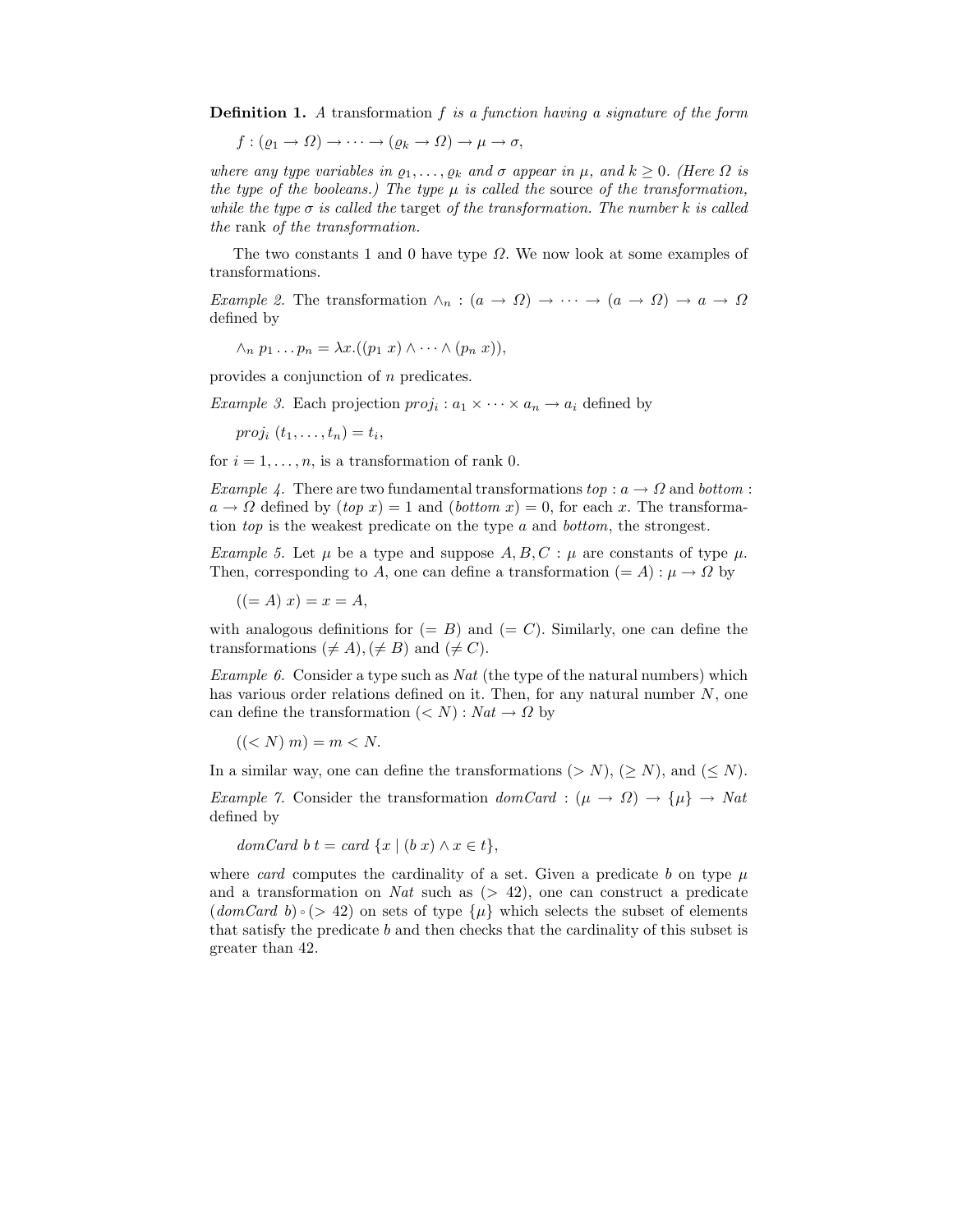One can similarly define domMcard for multisets.

Example 8. Consider the transformation  $setExists_1 : (a \rightarrow \Omega) \rightarrow \{a\} \rightarrow \Omega$ defined by

 $setExists_1 b t = \exists x. ((b x) \land (x \in t)).$ 

The predicate (setExists<sub>1</sub> b) checks whether a set has an element that satisfies b.

Transformations are used to define a particular class of predicates, called standard predicates.

Definition 9. A standard predicate is a term of the form

 $(f_1 p_{1,1} \ldots p_{1,k_1}) \circ \cdots \circ (f_n p_{n,1} \ldots p_{n,k_n}),$ 

where  $f_i$  is a transformation of rank  $k_i$   $(i = 1, \ldots, n)$ , the target of  $f_n$  is  $\Omega$ ,  $p_{i,j_i}$ is a standard predicate  $(i = 1, \ldots, n, j_i = 1, \ldots, k_i)$ ,  $k_i \geq 0$   $(i = 1, \ldots, n)$  and  $n \geq 1$ .

*Example 10.* If  $p$ ,  $q$ , and  $r$  are standard predicates (having appropriate type) and  $\neg: \Omega \to \Omega$  is negation, then  $(\wedge_3 p q r) \circ \neg$  is a standard predicate.

Now we can very informally define a predicate rewrite system. A predicate rewrite is an expression of the form

 $p \rightarrowtail q$ ,

where  $p$  and  $q$  are standard predicates. The predicate  $p$  is called the head and  $q$ is the body of the rewrite. A predicate rewrite system is a finite set of predicate rewrites. One should think of a predicate rewrite system as a kind of grammar for generating a particular class of predicates. Roughly speaking, this works as follows. Starting from the weakest predicate  $top$ , all predicate rewrites that have top (of the appropriate type) in the head are selected to make up child predicates that consist of the bodies of these predicate rewrites. Then, for each child predicate and each redex in that predicate, all child predicates are generated by replacing each redex by the body of the predicate rewrite whose head is identical to the redex. This generation of predicates continues to produce the predicate class. The space of predicates defined this way using a predicate rewrite system  $\rightarrow$  is denoted  $S_{\rightarrow}$ .

Example 11. Consider the predicate rewrite system  $\rightarrow$  given for the Musk problem in §5.1. The following is a path in the predicate space defined by  $\rightarrow$ .

top setExists<sub>1</sub> ( $\wedge_3$  top top top)  $setExists_1 (\wedge_3 (proj_1 \circ (= -6)) \text{ top top})$  $setExists<sub>1</sub> (\wedge<sub>3</sub> (proj<sub>1</sub> \circ (= -6)) (proj<sub>2</sub> \circ (= 5)) top)$ setExists<sub>1</sub> (∧<sub>3</sub> (proj<sub>1</sub> ∘ (= -6)) (proj<sub>2</sub> ∘ (= 5)) (proj<sub>120</sub> ∘ (= 0)))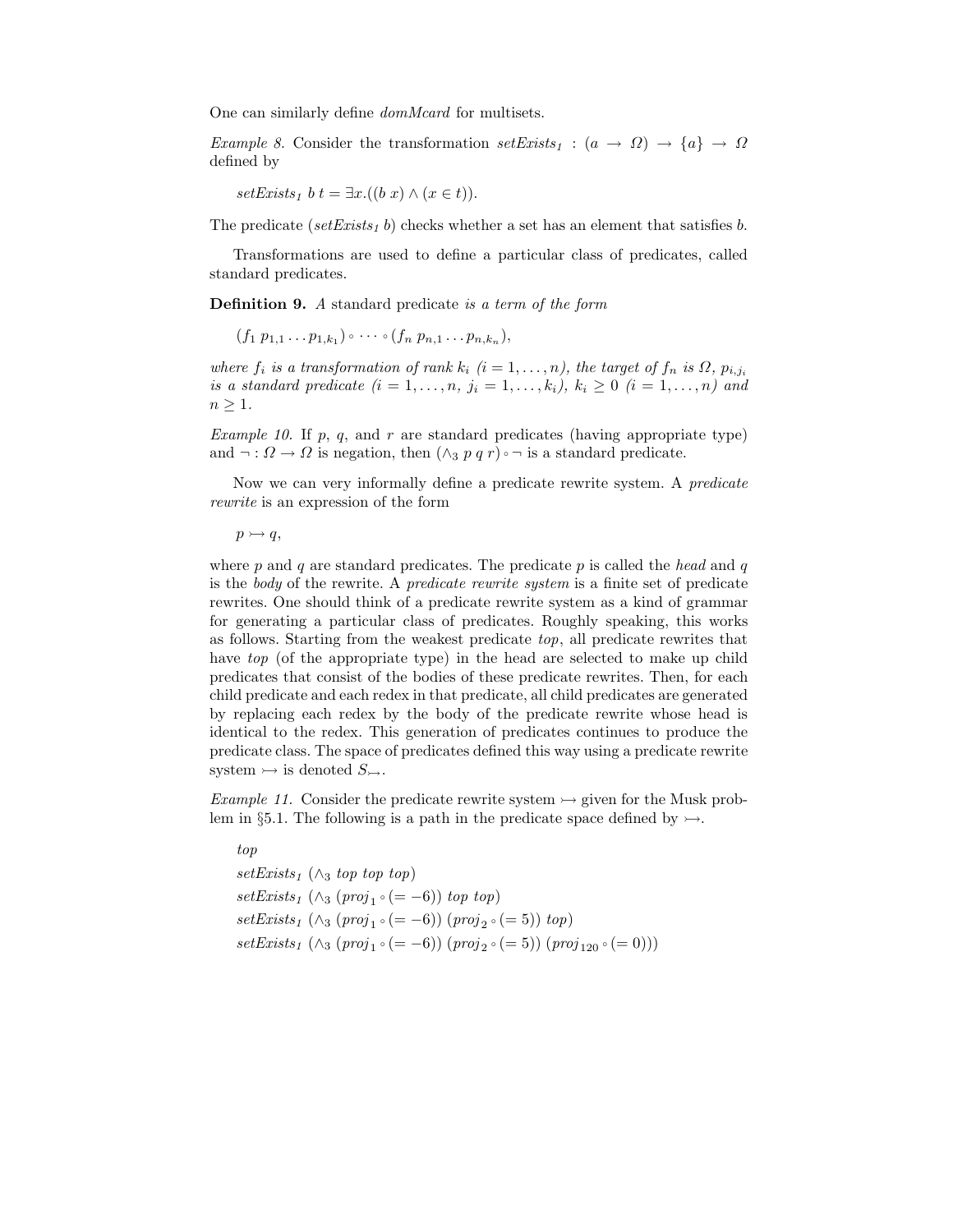# 3 Error Bounds

We now state a few error bounds for general decision trees. The purpose is to determine what are important parameters that one should look at in analysing the generalization behaviour of Alkemic decision trees.

We start with a reminder of some basic concepts. In what follows, log denotes logarithm to base 2, ln denotes the natural logarithm, and  $\lceil \cdot \rceil$  and  $\lceil \cdot \rceil$ denote, respectively, the ceiling and floor functions. The set of natural numbers  $\{1, 2, 3, \ldots\}$  is denoted N.

Let X be an arbitrary set and  $\mathcal F$  a class of predicates over X. The growth function of  $\mathcal{F}, \Pi_{\mathcal{F}} : \mathbb{N} \to \mathbb{N}$ , is defined by  $\Pi_{\mathcal{F}}(n) = \max\{|\mathcal{F}_{|x}| : x \in X^n\}$ , where

$$
\mathcal{F}_{|x} = \{ (f(x_1), \ldots, f(x_n)) : f \in \mathcal{F} \}.
$$

Given  $x \in X^n$ , if  $|\mathcal{F}_{|x}| = 2^n$ , then we say x is *shattered* by  $\mathcal{F}$ . (Equivalently, we say a subset Y of X is shattered by  $\mathcal F$  if each subset Z of Y can be picked out by a predicate in F, i.e., there exists  $f \in \mathcal{F}$  such that  $\forall z \in Z$ .  $f(z) = 1$  and  $\forall z \in Y \setminus Z$ .  $f(z) = 0$ .) The Vapnik-Chervonenkis (VC) dimension of F is defined by

$$
VCD(\mathcal{F}) = \max\{n : \Pi_{\mathcal{F}}(n) = 2^n\}
$$

or  $\infty$  if no such maximum exists.

The following is a standard result we will need. More facts about VC dimension can be found in standard texts like [1].

**Proposition 12.** Let F be a finite predicate class. Then  $VCD(\mathcal{F}) \le |\log |\mathcal{F}||$ .

*Proof.* We need at least  $2^d$  predicates to shatter a set of d elements.

Error bounds for decision trees obtained from classical VC theory suggest that the amount of training data needed for learning should grow at least linearly with the size of the tree and the VC dimension of the node functions. See, for example, [1], [12] and [13]. More recent results give data-dependent bounds that are qualitatively different from those earlier results. For example, in [14], the authors show how decision trees with node functions in  $\mathcal U$  can be represented as thresholded convex combinations of functions in  $\mathcal{U}$ , and from that establish error bounds for decision trees using margin-based error bounds for two-layer neural networks (see [1] and [23]). We state the main theorem here. For more details, the reader is referred to [14] and [19].

**Theorem 13** ([14]). For a fixed  $\delta > 0$ , there is a constant c that satisfies the following. Let D be a distribution on  $X \times \{0,1\}$ . Consider the class of decision trees of depth up to k, with node functions in U. With probability at least  $1 - \delta$ over the training set  $S$  of size  $m$ , every decision tree  $T$  satisfies

$$
\mathbf{P}_{(x,y)\sim\mathcal{D}}[T(x) \neq y] \leq \mathbf{P}_{(x,y)\sim S}[T(x) \neq y] + c \left(\frac{N_{\text{eff}}\text{ }VCD(\mathcal{U})\log^2 m \log k}{m}\right)^{1/3}.
$$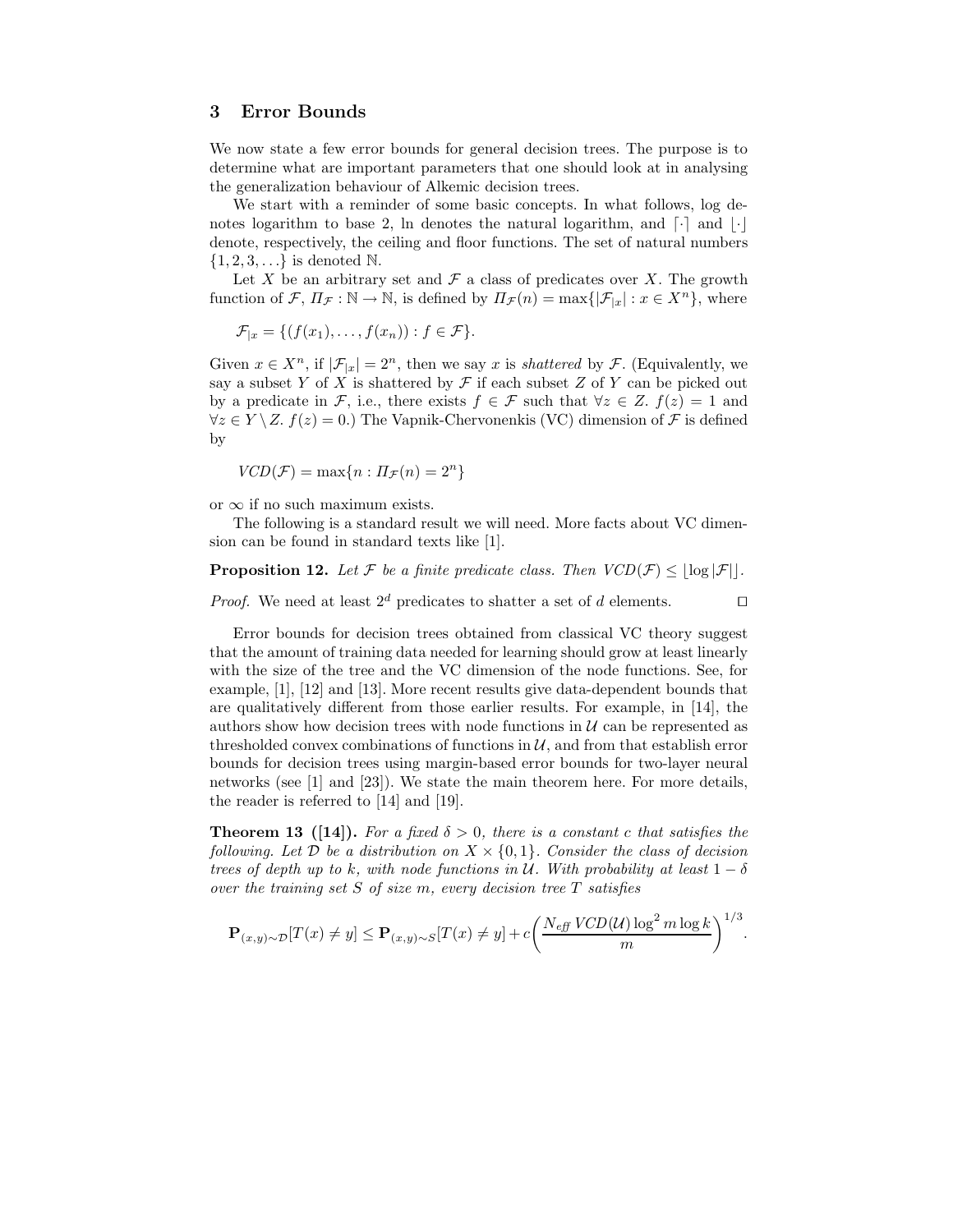Here  $N_{\text{eff}}$  is a data-dependent quantity that measures the *effective* number of leave nodes in  $T$ , a number that can be significantly smaller than the actual number of leave nodes in  $T$ . See, for the exact definition, [14].

The classical theorems are suitable for use with small trees; Theorem 13 works better for large trees.

## 4 Tools for Calculating VC Dimensions

As shown in the last section, the VC dimension of node functions is an important parameter in the generalization behaviour of Alkemic decision trees. To understand the nature of learning with Alkemy, we thus need to develop methods to calculate the VC dimensions of (more-or-less arbitrary) predicate classes definable using predicate rewrite systems. The problem seems difficult at first sight; in fact, it was listed as an open research question in [17, Exercise 6.6]. But recent progress has shown that solutions to some important aspects of the general problem are actually rather straightforward. These results are reported here.

We will first outline the development of some useful tools for analysing predicate classes defined on sets and multisets in this section. Armed with these, we will then proceed in Section 5 to calculate the VC dimensions of three illustrative predicate rewrite systems selected from [17]. We remark that the tools developed here have applications beyond Alkemy, for example in the analysis of systems that learn from set-valued objects like [8].

In this section, for the most part, we will abstract away from predicate rewrite systems and just work on predicate classes defined on 'collections' of natural numbers. As we shall see, this is a useful simplification since there is a simple mapping between natural numbers and arbitrary finite sets that we can exploit.

#### 4.1 Sets

We will start with the following basic observation.

**Proposition 14.** Let  $\mathcal{F}_{\exists}$  be the class of predicates  $\mathcal{F}_{\exists} = \{f_{i,j} : i,j \in \mathbb{N}, j \geq i\}$ where each  $f_{i,j}: 2^{\mathbb{N}} \to \{0,1\}$  is defined by

$$
f_{i,j}(t) = \begin{cases} 1 & \text{if } \exists x \in t. \ i \le x \le j \\ 0 & \text{otherwise.} \end{cases}
$$

Then  $VCD(\mathcal{F}_{\exists}) = \infty$ .

*Proof.* It suffices to show that the subset  $\mathcal{F}'_{\exists} = \{f_{i,i} : i \in \mathbb{N}\}\$  of  $\mathcal{F}_{\exists}$  has infinite VC dimension. For each  $n \in \mathbb{N}$ , we can construct a set  $\{X_1, X_2, \ldots, X_n\}$  that is shattered by  $\mathcal{F}'_{\exists}$  as follows. Enumerate all the subsets of  $N = \{1, 2, ..., n\},\$ assigning them numbers from 1 to  $2^n$ . For instance, when  $n = 3$  we get

$$
\begin{array}{ccccccccc}\n1 & 2 & 3 & 4 & 5 & 6 & 7 & 8 \\
\emptyset & \{1\} & \{2\} & \{3\} & \{1,2\} & \{1,3\} & \{2,3\} & \{1,2,3\} \\
\end{array}
$$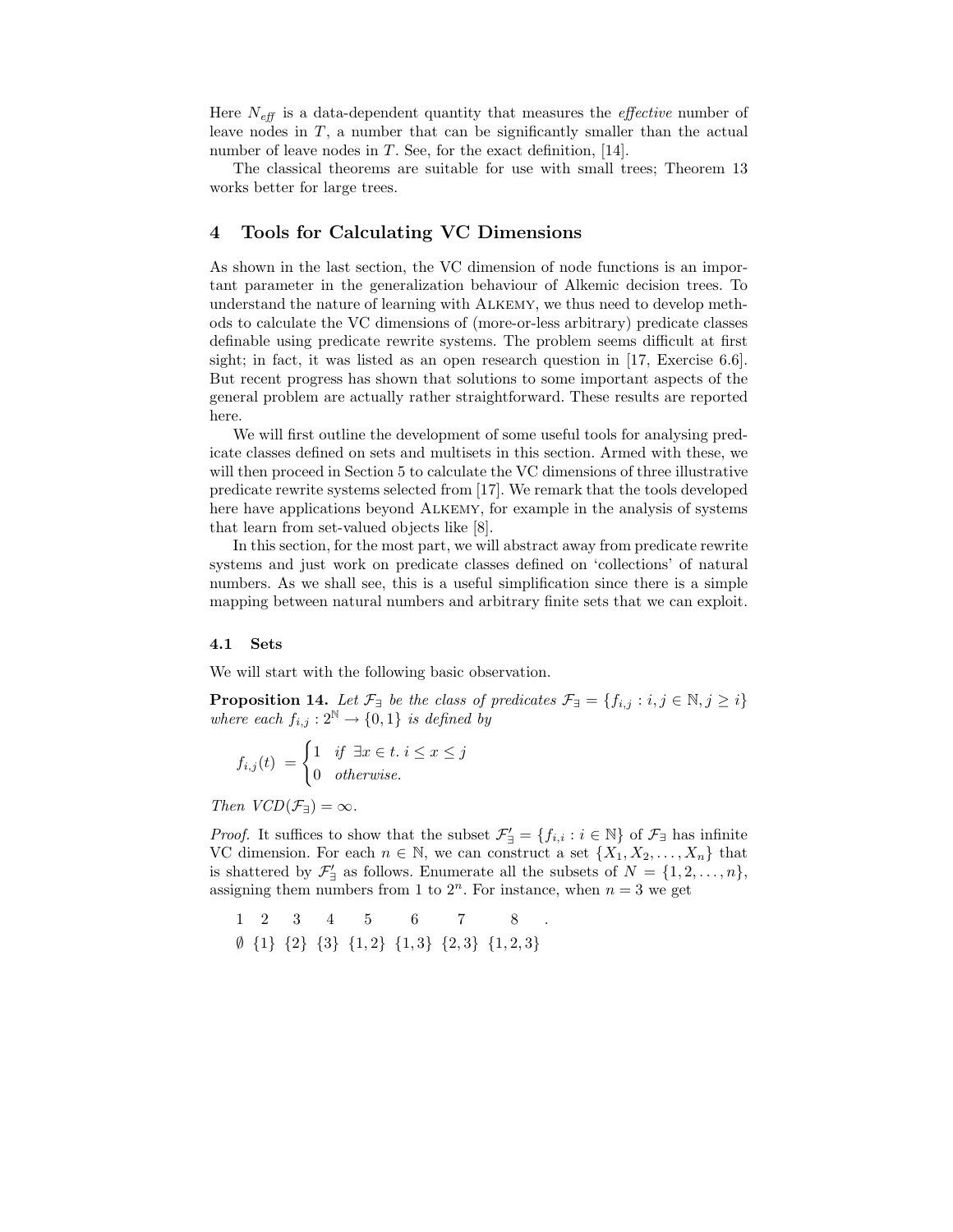Now define  $X_i$  to be the set of all numbers assigned to a subset of N having i as a member. Continuing with our example for  $n = 3$ , we obtain the set

 ${X_1 = \{2, 5, 6, 8\}, X_2 = \{3, 5, 7, 8\}, X_3 = \{4, 6, 7, 8\}.$ 

It is clear that  $\{X_1, X_2, \ldots, X_n\}$  constructed this way is shattered by  $\mathcal{F}'_{\exists}$  $\Box$ 

We next give a useful generalization of Proposition 14. First, a definition.

**Definition 15.** Let X be a set and  $\mathcal F$  a class of predicates over X. We say a set  $S \subseteq X$  is disintegrated by F if for every  $x \in S$ , there exists an  $f \in \mathcal{F}$  such that  $f(x) = 1$  and  $f(y) = 0$  for all  $y \in S \setminus \{x\}.$ 

**Lemma 16.** Let X be a set and suppose  $\mathcal F$  is a class of predicates over X. Let  $G = \{g_f : f \in \mathcal{F}\}\$ be the class of predicates where each  $g_f : 2^X \to \{0,1\}$  is defined by

$$
g_f(t) = \begin{cases} 1 & \text{if } \exists x \in t. \ f(x) = 1 \\ 0 & otherwise. \end{cases}
$$

If there exists a finite  $S \subseteq X$  such that  $|S| \geq 2$  and S is disintegrated by F, then  $VCD(\mathcal{G}) \geq |\log |S||.$ 

*Proof.* Proceeding as in Proposition 14, we can assign a different element of  $S$  to each subset of  $N = \{1, 2, ..., |\log |S||\}$ . Defining  $X_i$  to be the set of all elements assigned to a subset of N in which i occurs gives us a subset of  $2^X$  that is shattered by  $\mathcal{G}$ .

As a simple application of Lemma 16, we give this next result for sets of tuples of constants.

**Theorem 17.** Let N be a finite subset of N satisfying  $|N| \ge 2$ . Suppose  $m \ge 2$  $n > 0$  and let  $\mathcal{G}_{m,n}$  be the class of predicates

$$
\mathcal{G}_{m,n} = \{g_{\{(i_l,j_l)\}_{1 \leq l \leq k}} : k \in \{1,\ldots,n\}, i_l \in \{1,\ldots,m\}, j_l \in N\}
$$

where each  $g_{\{(i_l,j_l)\}_{1\leq l\leq k}}:2^{N^m}\rightarrow \{0,1\}$  is defined by

$$
g_{\{(i_l,j_l)\}_{1\leq l\leq k}}(t)=\begin{cases}1 & \text{if }\exists (x_1,\ldots,x_m)\in t.(x_{i_1}=j_1)\wedge\cdots\wedge(x_{i_k}=j_k)\\0 & otherwise.\end{cases}
$$

Then

$$
VCD(\mathcal{G}_{m,n}) \geq \begin{cases} \lfloor m \log |N| \rfloor & \text{if } n = m; \\ \lfloor \log(\sum_{k=1}^{n} {m \choose k} (|N|-1)^{k}) \rfloor & \text{otherwise.} \end{cases}
$$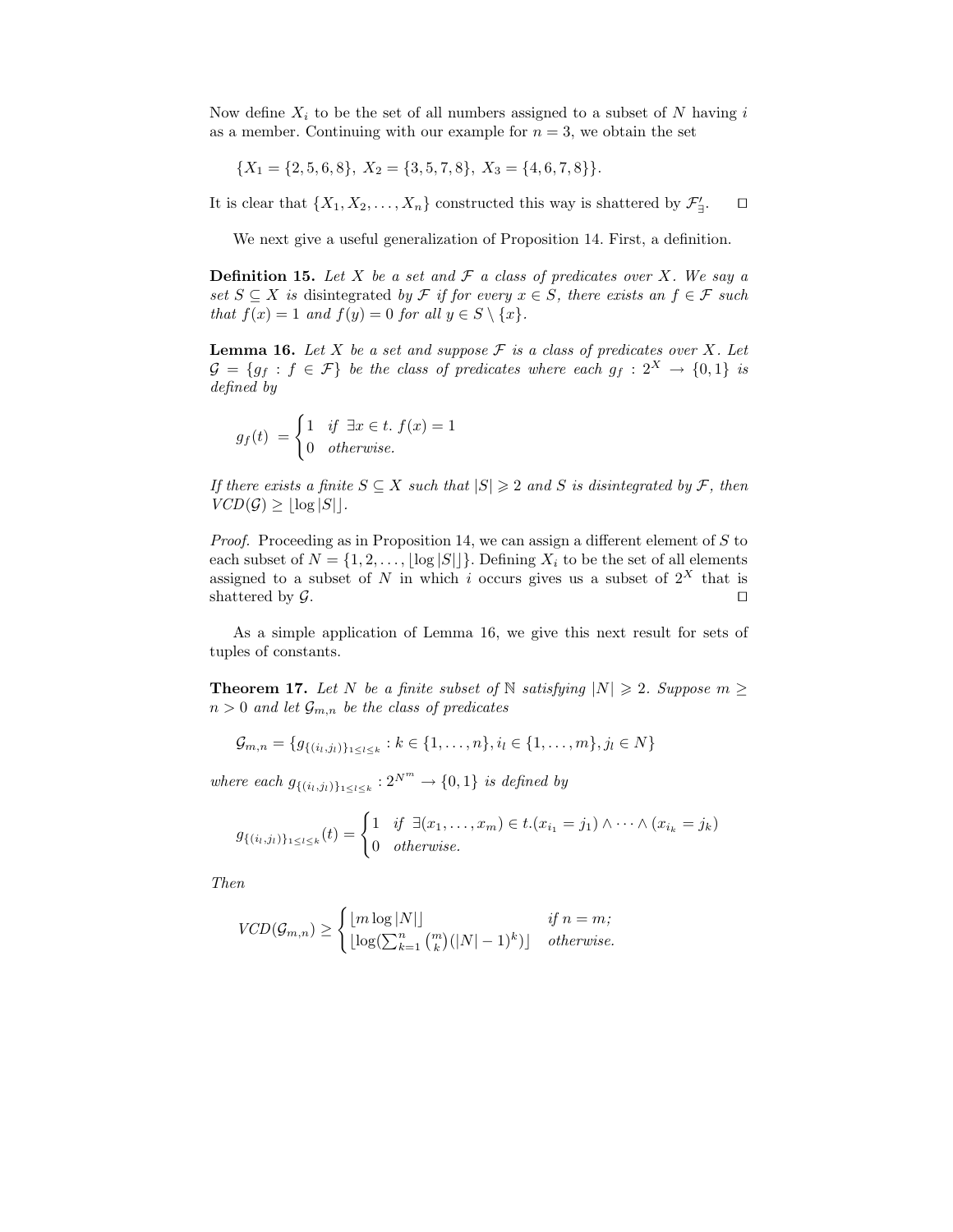Proof. Let

$$
\mathcal{F}_{m,n} = \{ f_{\{(i_l,j_l)\}_{1 \leq l \leq k}} : k \in \{1,\ldots,n\}, i_l \in \{1,\ldots,m\}, j_l \in N, i_1 < \cdots < i_k \}
$$

where each  $f_{\{(i_l,j_l)\}_{1\leq l\leq k}}: N^m \to \{0,1\}$  is defined by

$$
f_{\{(i_l,j_l)\}_{1\leq l\leq k}}(x_1,\ldots,x_m) = \begin{cases} 1 & \text{if } (x_{i_1} = j_1) \wedge \cdots \wedge (x_{i_k} = j_k) \\ 0 & \text{otherwise.} \end{cases}
$$

We use Lemma 16 to get the lower bounds here. When  $n = m$ , we can use for S the whole set  $N^m$ , which is clearly disintegrated by  $\mathcal{F}_{m,m}$ . When  $n < m$ , we construct S as follows. Pick an  $x \in N$  at random and consider the following subset of  $\mathcal{F}_{m,n}$ :

$$
\mathcal{F}_{m,n,x} = \{ f_{\{i_l,j_l\}_{1 \leq l \leq k}} : k \in \{1,\ldots,n\}, i_l \in \{1,\ldots,m\}, j_l \in N \setminus \{x\}, i_1 < \cdots < i_k\}.
$$

For each predicate  $f_{\{(i_l,j_l)\}_{1\leq l\leq k}}\in\mathcal{F}_{m,n,x}$  add to S the tuple that has value  $j_l$ at the  $i_l$ -th component, and x everywhere else. (For instance, when  $m = 5, k =$  $2, N = \{1, 2, 3\}$  and  $x = 3$ , given  $f_{\{(1,2),(3,1)\}}$ , we add  $(3,3,1,3,2)$  to S.) It is not hard to see that each element in  $S$  can be picked out by the predicate that generated it. Further,

$$
|S| = |\mathcal{F}_{m,n,x}| = \sum_{k=1}^{n} {m \choose k} (|N|-1)^k
$$

The condition  $|N| \ge 2$  ensures that  $|S| \ge 2$  in both cases.

It is perhaps of (independent) interest to note that the dual  $\mathcal{F}_{\forall}$  (defined below) of  $\mathcal{F}_\exists$  defined in Proposition 14 has finite VC dimension.

.

**Proposition 18.** Let  $\mathcal{F}_{\forall}$  be the class of predicates  $\mathcal{F}_{\forall} = \{f_{i,j} : i, j \in \mathbb{N}, j \geq i\}$ where each  $f_{i,j}: 2^{\mathbb{N}} \to \{0,1\}$  is defined by

$$
f_{i,j}(t) = \begin{cases} 1 & \text{if } \forall x \in t \text{ if } i \leq x \leq j; \\ 0 & \text{otherwise.} \end{cases}
$$

Then  $VCD(\mathcal{F}_\forall) = 2$ .

*Proof.* It is easy to show that  $VCD(\mathcal{F}_{\forall}) \geq 2$ . Assume there exists a set  $S =$  $\{X, Y, Z\}$  that is shattered by  $\mathcal{F}_{\forall}$ . Clearly, none of the elements in S can be the empty set, which evaluates to 1 for each  $f \in \mathcal{F}_{\forall}$ . Further, each element in S must be finite. (Shattering is impossible otherwise.) Denote by  $max(A)$  and  $min(A)$ the biggest and smallest numbers in a (finite) set A of numbers and define the range of A by  $range(A) = \{min(A), \ldots, max(A)\}.$  We have

$$
\forall A, B \in S, A \neq B \Rightarrow range(A) \nsubseteq range(B)
$$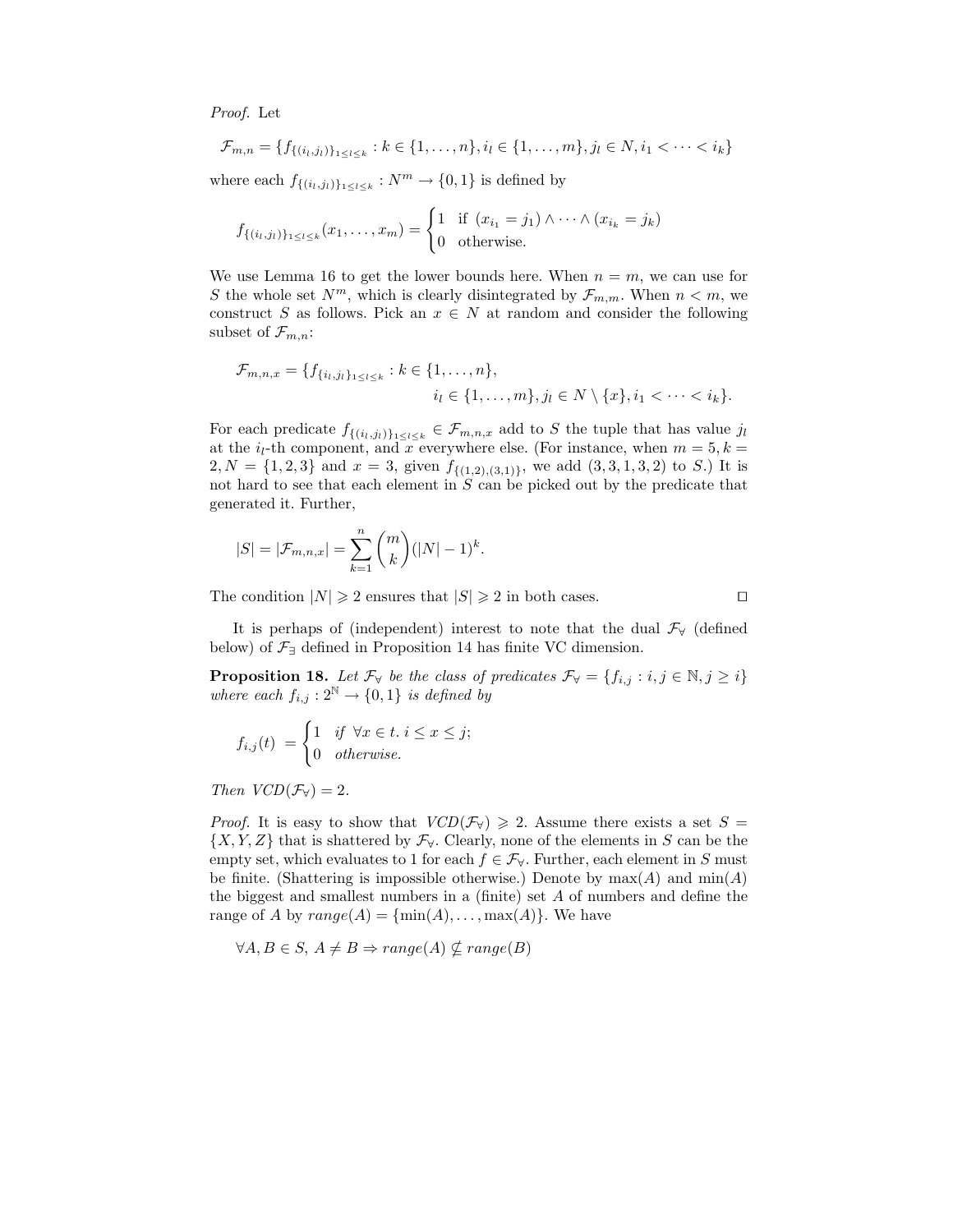since if  $range(A) \subseteq range(B)$ , there is no way to make B true without also making A true. Without loss of generality, assume  $\min(X) < \min(Y) < \min(Z)$ . This implies  $\max(X) < \max(Y) < \max(Z)$ . Now, there is no  $f_{i,j} \in \mathcal{F}_{\forall}$  such that  $f_{i,j}(X) = 1$ ,  $f_{i,j}(Z) = 1$ , and  $f_{i,j}(Y) = 0$  since any  $(i, j)$ -interval that covers both  $min(X)$  and  $max(Z)$  must also cover every number in the range  $\{\min(Y), \ldots, \max(Y)\} \supseteq Y$ .

#### 4.2 Multisets

We next look at multisets. The difference between a set and a multiset is that an element can occur multiple times in a multiset. Some of the results given for sets clearly carry over to multisets with little change. The multiplicity of elements allowed in multisets can sometimes be exploited, as done in our next result. First some notation.

Let  $A$  be a multiset of elements from some set  $X$ . In the following, we denote by  $\#(A, x)$  the multiplicity of  $x \in X$  in A. Further, we denote by  $\mathbb{N}_0$  the set {0} ∪ N.

**Definition 19.** Let  $A$  and  $B$  be multisets of elements from some set  $X$ . We define the pairwise maximum between A and B, denoted  $A \sqcup B$ , as follows:  $A \sqcup B$ is the multiset that contains, for all  $x \in X$ ,  $\max\{\#(A,x),\#(B,x)\}\$  occurrences of x. For example,  $\{1, 1, 2, 2, 2\} \sqcup \{1, 2, 2, 2, 2, 3, 3, 3\} = \{1, 1, 2, 2, 2, 2, 3, 3, 3\}.$ 

**Theorem 20.** Suppose X and Y are non-empty finite subsets of N. Let  $\mathcal F$  be the class of predicates  $\mathcal{F} = \{f_{i,j} : i \in X, j \in Y\}$  where each  $f_{i,j} : \mathbb{N}_0^N \to \{0,1\}$ is defined by

$$
f_{i,j}(t) = \begin{cases} 1 & \text{if } \#(t,i) \geqslant j; \\ 0 & \text{otherwise.} \end{cases}
$$

Let  $d \in \mathbb{N}$ . If  $|Y| \geq d+1$  and  $|X| \geq {d \choose i}$  for all  $i \in \{1, ..., d\}$ , then  $VCD(\mathcal{F}) \geq d$ .

Proof. The proof is in two stages. In the first stage, we show that given a function  $\psi$  from the powerset of  $D = \{1, \ldots, d\}$  to  $\mathbb{N}_0^N$  satisfying a certain property, we can construct a set  $Z = \{Z_1, \ldots, Z_d\}$  that is shattered by  $\mathcal F$ . In the second stage, we show that  $\psi$  exists and give a simple algorithm for constructing it.

Stage 1 We denote by  $(x, y)$  the multiset that contains y occurrences of x and nothing else. Assume  $\psi$  satisfies the following property: For all  $S \subseteq D$ , we have

- 1.  $\psi(S) = (x, y)$  for some  $x, y \in \mathbb{N}$ , and
- 2. for all  $A \subseteq D$  not equal to S, if  $\psi(A) = (x, z)$  for some  $z \in \mathbb{N}$  and  $|A| \geq |S|$ , then  $S \subset A$  and  $y > z$ .

Given such a function  $\psi$ , define  $Z_i = \bigsqcup \{ \psi(S) : S \subseteq D, i \in S \}$  for each  $i \in D$ . (Example 23 below gives an example of a function  $\psi$  defined on the subsets of  $D = \{1, 2, 3, 4\}$  that satisfy the property stated above. References there to the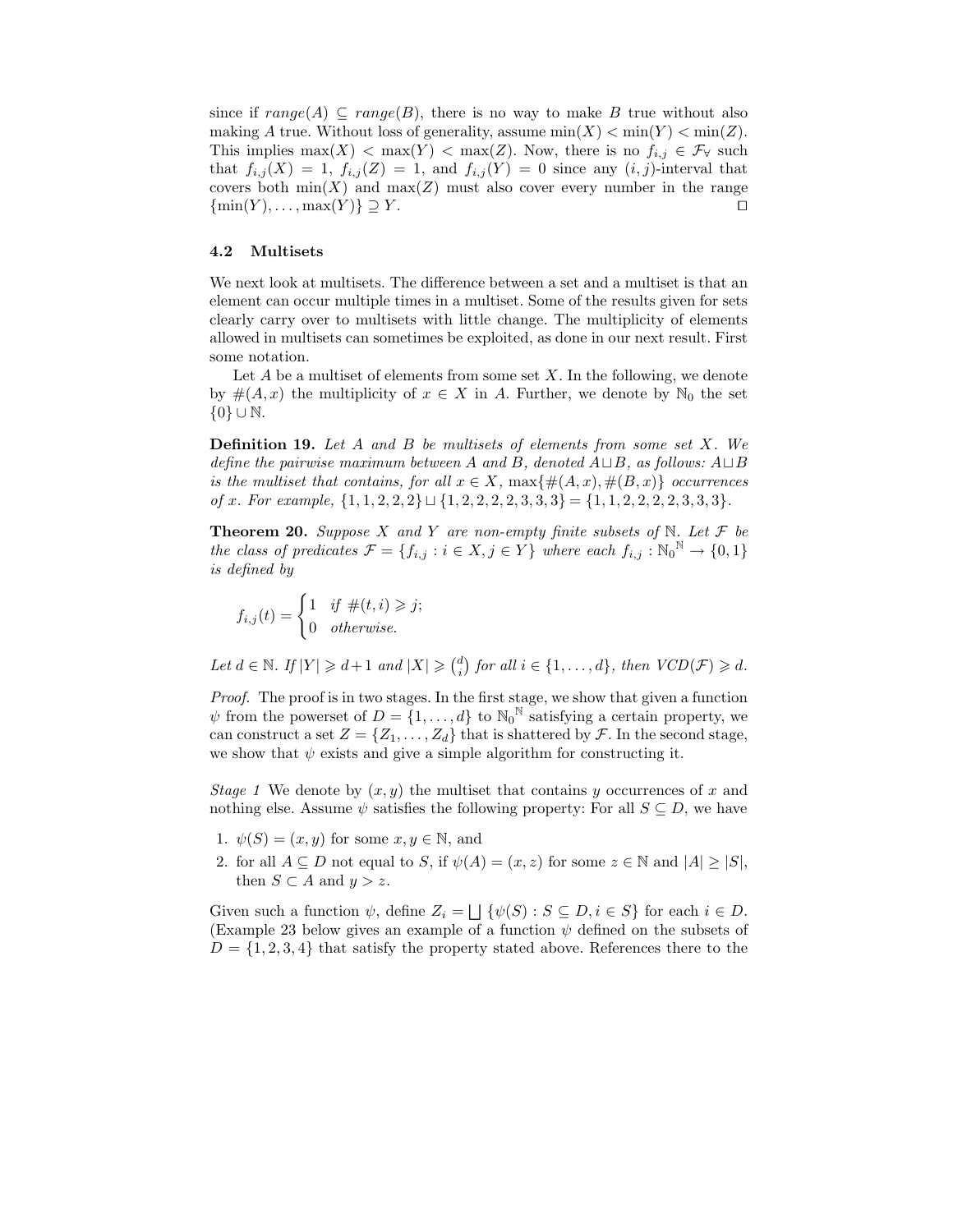**Label** algorithm should be ignored for now. Each pair  $A(B, C)$  in the example should be interpreted as  $\psi(A) = (B, C)$ . For example,  $\psi(\emptyset) = (1, 5)$ . Note also the way each  $Z_i$  is defined using  $\psi$ .) We now argue that the set  $Z = \{Z_1, \ldots, Z_d\}$ so-constructed is shattered by F. Specifically, we show that for all  $S \subseteq D$ ,  $f_{x,y}(Z_i) = 1$  if  $i \in S$  and  $f_{x,y}(Z_i) = 0$  otherwise, given that  $\psi(S) = (x, y)$ .

Consider an arbitrary  $S \subseteq D$  with  $\psi(S) = (x, y)$ . If  $i \in S$ , by construction,  $Z_i$  contains at least y occurrences of x and  $f_{x,y}(Z_i) = 1$ . Consider now the case when  $i \notin S$ . If  $\#(Z_i, x) = 0$ , then  $f_{x,y}(Z_i) = 0$  as desired. If  $\#(Z_i, x) > 0$ , then there exists  $A \subseteq D$  such that  $i \in A$  and  $\psi(A) = (x, z)$  for some  $z \in \mathbb{N}$ . We can assume without loss of generality that  $A$  is the set with the largest  $z$ . If  $|A| \geq |S|$ , then by the property of  $\psi$ , we have  $y > z$  and  $S \subset A$ , which implies  $f_{x,y}(Z_i) = 0$ . If  $|A| < |S|$ , then by the property of  $\psi$ , we have  $z > y$  and  $A \subset S$ . (Simply substitute the set A for the variable S and the set S for the variable A in the statement of the property of  $\psi$ .) This case can't arise since  $A \subset S$  and  $i \in A$  together imply  $i \in S$ , contradicting  $i \notin S$ .

Stage 2 It suffices to show that one such  $\psi$  exists. We will give a more general result that shows that not only does  $\psi$  exists, we can actually find many instances of it efficiently using well-studied algorithms in graph theory.

Given X and Y both non-empty finite subsets of  $\mathbb N$ , we first use the Label algorithm given below to label the subsets of D. For each  $S \subseteq D$ , we then define  $\psi(S)$  to be the label assigned to S. To get some intuition, we first give a high-level description of the labelling algorithm. Conceptually, we first lay out in a sequence the subsets of  $D$  in groups, starting from the empty set (group 0), followed by the 1-subsets (group 1), the 2-subsets (group 2),  $\dots$ , and finally finishing at D (group  $|D|$ ). (A subset with k elements in it is called a k-subset here.) The algorithm starts by labelling the largest group and then iteratively label the next two largest unlabelled groups until every subset of D has a label.

We now give the algorithm. The variables  $l, u$  and  $m$  are integers. In the algorithm, we denote by  $Y[i]$  and  $X[i]$  the *i*-th largest elements in Y and X. The condition  $|X| \geq {d \choose i}$  for all i comes about because of Step 2. The condition  $|Y| \geq d+1$  comes from the fact that there are  $d+1$  groups of subsets of D. Example 23 below gives a concrete example of the labelling. It is instructive to work through the example at this stage.

#### Alg. Label

- 1.  $l \leftarrow 1; u \leftarrow 1; m \leftarrow \min\{i : \forall j. \binom{d}{j} \leqslant \binom{d}{i}\};$
- 2. Label the m-subsets of D with  $(X[i], Y[[d/2+1]])$  in increasing order of i.
- 3. If  $m l < 0$ , goto Step 6;
- 4.  $C \leftarrow$  the  $(m l + 1)$ -subsets of D;
- 5. For each  $(m l)$ -subset S of D
	- (a) Pick an  $L \in C$  with label  $(x, Y[m])$  such that  $S \subset L$  and label S with  $(x, Y[m+1])$ ;
	- (b)  $C \leftarrow C \setminus L$ ;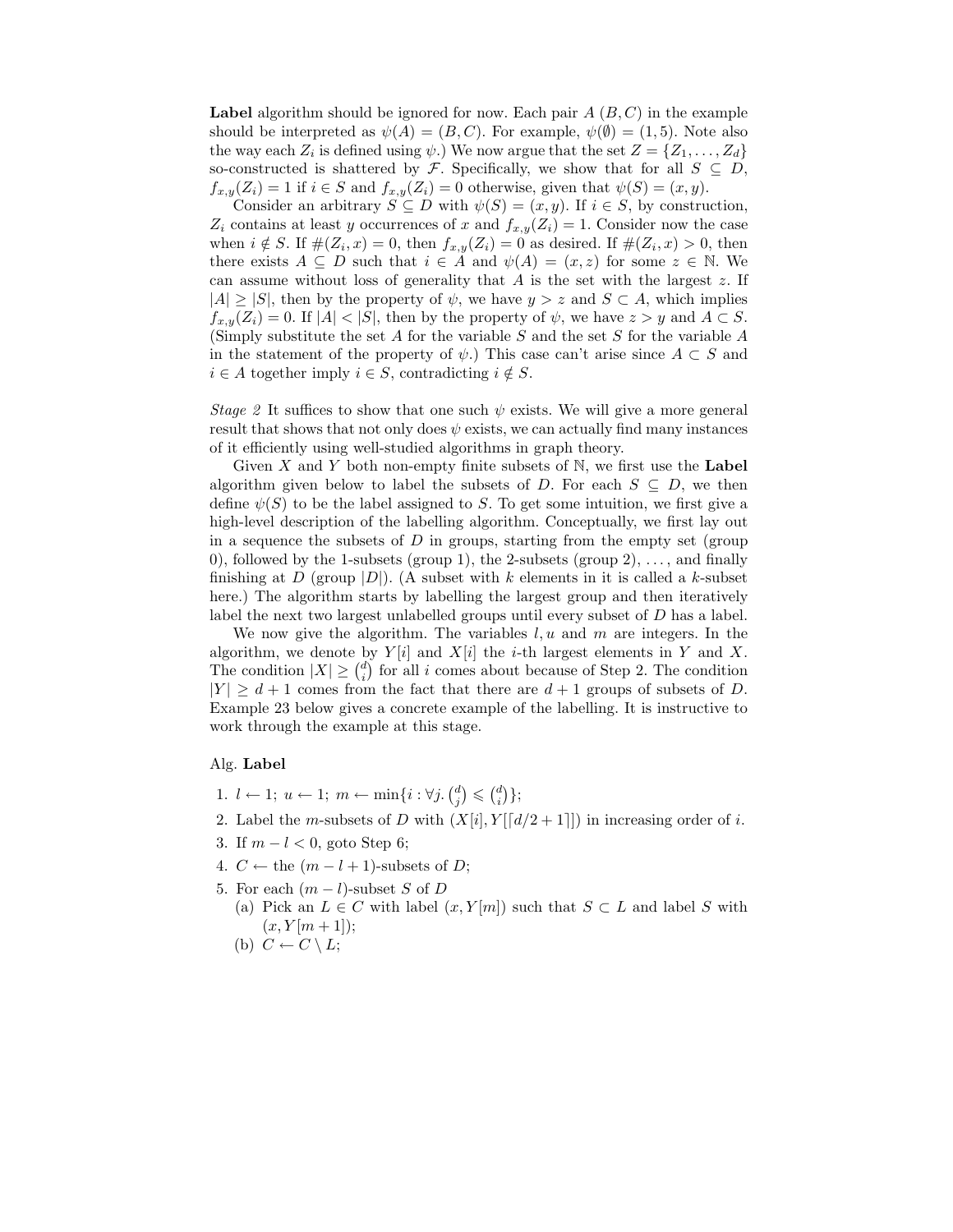- 6. If  $m + u > d$ , terminate;
- 7.  $C \leftarrow$  the  $(m + u 1)$ -subsets of D;
- 8. For each  $(m + u)$ -subset S of D
	- (a) Pick an  $L \in C$  with label  $(x, Y[m])$  such that  $L \subset S$  and label S with  $(x, Y[m-1])$ ;
	- (b)  $C \leftarrow C \setminus L$ ;
- 9.  $l \leftarrow l + 1$ ;  $u \leftarrow u + 1$ ; Goto Step 3;

By design, the function  $\psi$  constructed from a labelling obtained by Label, assuming it terminates, satisfies the condition stated earlier. We now show that the Label algorithm always terminate successfully. For that, we need to show that Steps  $5(a)$  and  $8(a)$  can always be performed for each S. We will show this for Step 5(a); the argument for Step 8(a) is similar. What we are trying to do is in fact to find a matching in a bipartite graph. The vertices of the graph consists of the  $(m - l)$  and  $(m - l + 1)$ -subsets of D, with the  $(m - l)$ -subsets forming the first partition, and the  $(m-l+1)$ -subsets the second. There is an edge from an  $(m - l)$ -subset A to an  $(m - l + 1)$ -subset B iff  $A \subset B$ . By the choice of m, we have

no. of 
$$
(m-l)
$$
-subsets  $=$   $\binom{d}{m-l}$   $\leq$   $\binom{d}{m-l+1}$  = no. of  $(m-l+1)$ -subsets.

Thus we seek a matching of cardinality  $\binom{d}{m-l}$ .

To show that such a matching exists and can be found efficiently, we introduce a concept from graph theory.

**Definition 21.** A vertex cover of a graph  $G = (V, E)$  is a set  $U \subseteq V$ such that every edge of G is incident with a vertex in U.

We make use of the following known result. For a proof, see, for example, [9].

Theorem 22 (König 1931). The maximum cardinality of a matching in a bipartite graph G is equal to the minimum cardinality of a vertex cover of G.

The set of  $(m - l)$ -subsets with cardinality  $\binom{d}{m-l}$  is clearly a vertex cover. A straightforward indirect argument shows that there is no smaller vertex cover. The existence of our desired matching then follows from Theorem 22. There are efficient network flow algorithms for finding (all) such matchings; see, for instance, [21, Chap. 10].

Finally, the labelling algorithm will always terminate at Step 6 by the choice of  $m$  in Step 1.  $\Box$ 

*Example 23.* Suppose  $X = \{1, \ldots, 6\}$  and  $Y = \{1, \ldots, 5\}$ . Let  $\mathcal F$  be as defined in Theorem 20. To construct a set  $Z = \{Z_1, Z_2, Z_3, Z_4\}$  that is shattered by  $\mathcal{F}$ , we first label the subsets of  $D = \{1, 2, 3, 4\}$  according to the Label algorithm.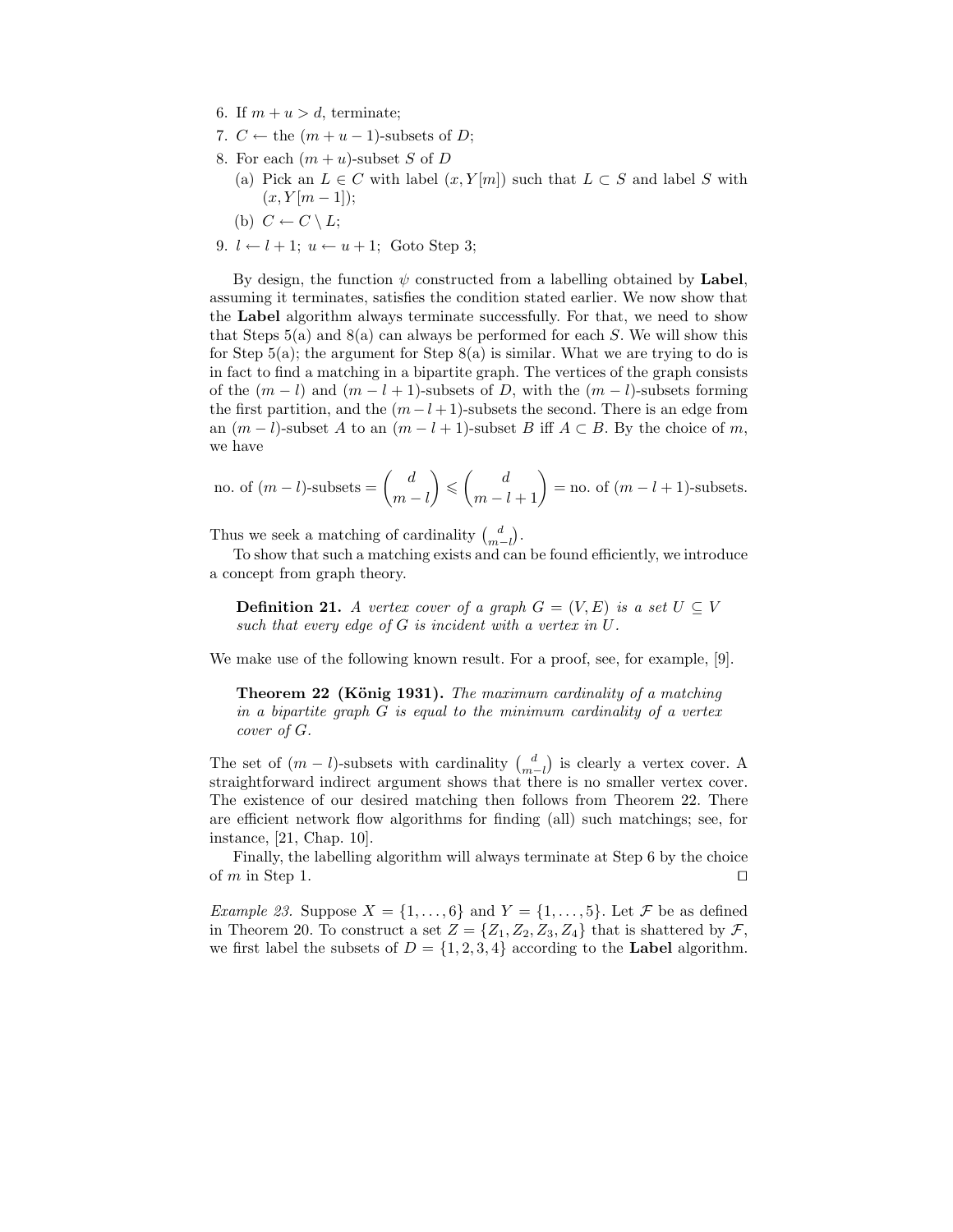One acceptable labelling is the following.

$$
\emptyset (1,5)
$$
\n
$$
\{1\} (1,4), \{2\} (4,4), \{3\} (2,4), \{4\} (3,4)
$$
\n
$$
\{1,2\} (1,3), \{1,3\} (2,3), \{1,4\} (3,3), \{2,3\} (4,3), \{2,4\} (5,3), \{3,4\} (6,3)
$$
\n
$$
\{1,2,3\} (1,2), \{1,2,4\} (5,2), \{1,3,4\} (2,2), \{2,3,4\} (6,2)
$$
\n
$$
\{1,2,3,4\} (1,1)
$$

Based on the function  $\psi$  obtained from the labelling, we construct

$$
Z = \{ Z_1 = \{1, 1, 1, 1, 2, 2, 2, 3, 3, 3, 5, 5\},
$$
  
\n
$$
Z_2 = \{4, 4, 4, 4, 1, 1, 1, 5, 5, 5, 6, 6\},
$$
  
\n
$$
Z_3 = \{2, 2, 2, 4, 4, 4, 6, 6, 6, 1, 1\},
$$
  
\n
$$
Z_4 = \{3, 3, 3, 3, 5, 5, 5, 6, 6, 6, 2, 2, 1\} \}.
$$

It can be easily verified that Z is shattered by  $\mathcal{F}.$ 

**Observation 24.** It is possible to weaken the condition on  $|Y|$  in Theorem 20 using a more scrupulous grouping of the subsets, especially for large values of d. We note here a simple way to weaken that to  $|Y| \geq d-1$  by treating the empty set as part of the 1-subsets, and the whole set D as part of the  $(d-1)$ -subsets during labelling. Labelling is possible because the empty set, being a subset of every other set, is connected to all the 2-subsets; and the set D, being a superset of every other set, is connected to all the  $(d-2)$ -subsets.

## 5 Some Illustrations

Building on results presented in the previous section, we now analyse three instructive examples of predicate rewrite systems taken from [17, Chap. 6]. For each illustration, we briefly introduce the problem and give details on (1) the way individuals are represented; and (2) the predicate rewrite system used. Readers can consult [17] for more information.

#### 5.1 Musk

This first illustration is the Musk problem described in [10]. Briefly, the problem is to determine whether or not a molecule has a musk odour. Molecules generally have many different conformations and, presumably, only one conformation is responsible for the activity. Each conformation is a tuple of 166 floating-point numbers, where 162 of these represent the distance in angstroms from some origin in the conformation out along a radial line to the surface of the conformation and the other four numbers represent the position of a specific oxygen atom. For convenience, the floating-point numbers are discretized into 13 intervals, resulting in the following.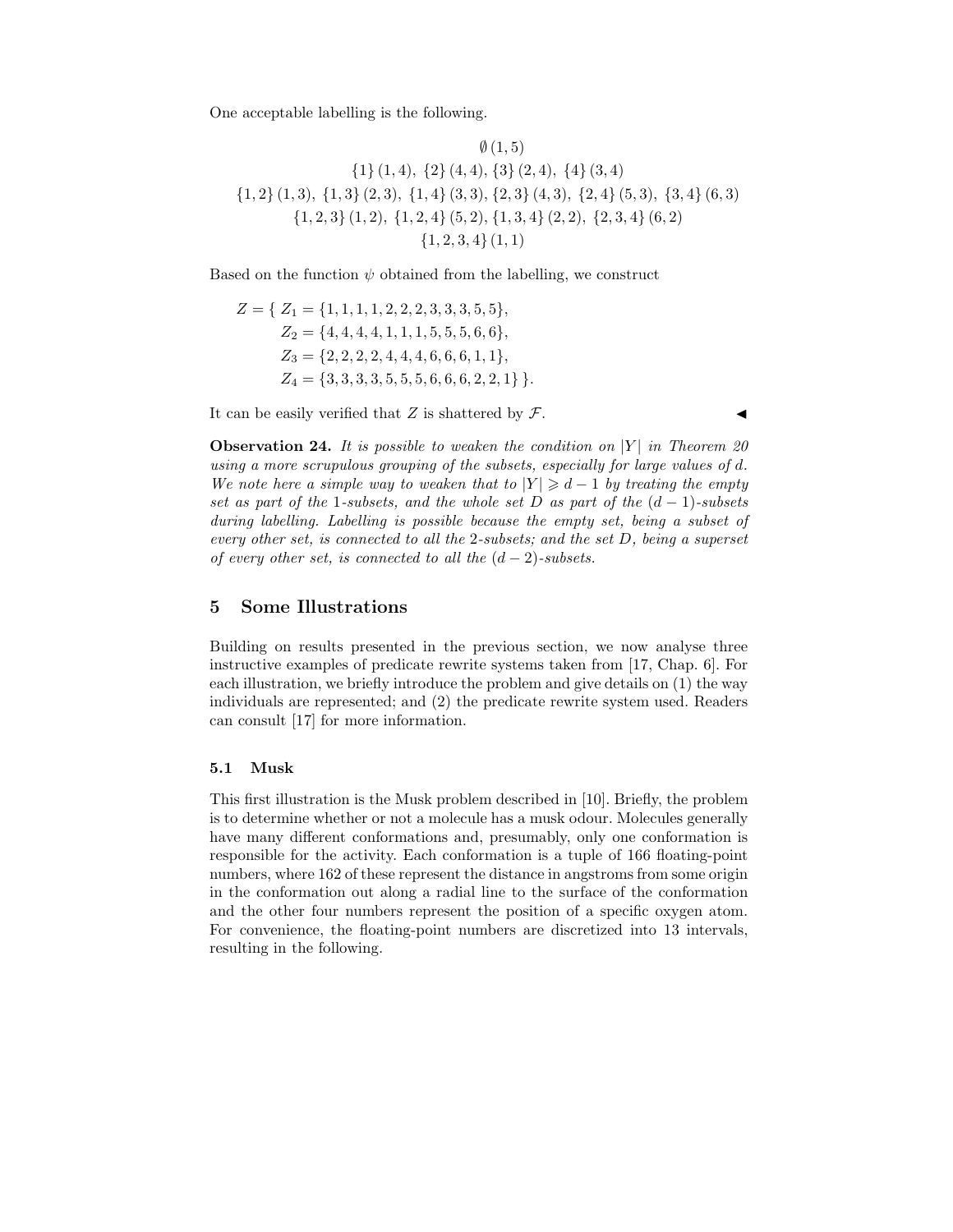Representation of Individuals

 $-6, -5, \ldots, 5, 6 : Distance$  $Conformation = Distance \times \cdots \times Distance$  $Molecule = \{Conformation\}$ 

Here the product type *Distance*  $\times \cdots \times$  *Distance* contains 166 components. The function musk to be learned has signature musk : Molecule  $\rightarrow \Omega$ .

Predicate Rewrite System

 $top \rightarrow setExists_1 (\wedge_3 top top top)$  $top \rightarrow proj_i \circ (= j)$  where  $i \in \{1, 2, ..., 166\}, j \in \{-6, -5, ..., 6\}$ 

Proposition 25.  $VCD(S_{\rightarrow}) = 30$ .

*Proof.* By Proposition 12,  $VCD(S_{\rightarrow}) \leq |\log |S_{\rightarrow}|| = |\log 1, 679, 615, 641| = 30.$ We have the lower bound

$$
VCD(S_{\rightarrow}) \ge \lfloor \log \left( \sum_{k=1}^{3} {166 \choose k} (12)^k \right) \rfloor = \lfloor \log 1, 295, 658, 552 \rfloor = 30
$$

by Theorem 17.  $\Box$ 

#### 5.2 Climate

Consider next the problem of deciding whether a climate in some country is pleasant or not. The climate is modelled by a multiset. Each item in a multiset is a term characterizing the main features of the weather during a day and the multiplicity of the item is the number of times during a year a day with those particular weather features occurs.

Representation of Individuals

Sunny, Overcast, Rain : Outlook Hot, Mild, Cool : Temp High, Normal, Low : Humidity Strong, Medium, Weak : Wind  $Weather = Outlook \times Temp \times Humidity \times Wind$ 

A climate is modelled as a multiset  $Climate = Weather \rightarrow Nat$  and the function pleasant to be learned has signature pleasant : Climate  $\rightarrow \Omega$ .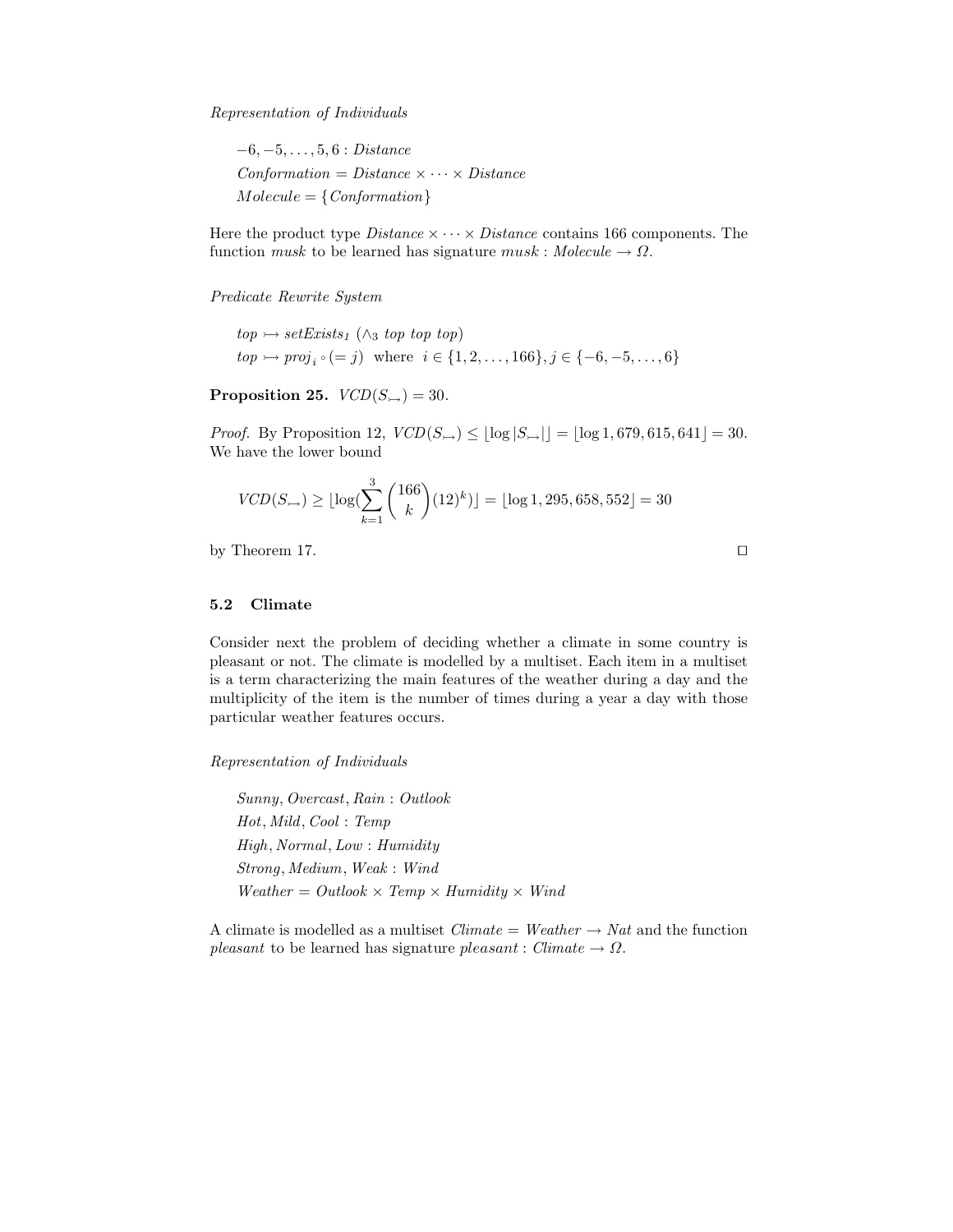Predicate Rewrite System

 $top \rightarrow (domMcard \; top) \circ (> 0);$  $top \rightarrow \wedge_4 (projOutlook \circ top) (projTemp \circ top)$  $(projHumidity \circ top)$   $(projWind \circ top);$  $top \rightarrow (= Summary)$ ;  $top \rightarrow (= Overcast)$ ;  $top \rightarrow (= Rain)$ ;  $top \rightarrow (= Hot); top \rightarrow (= Mill); top \rightarrow (= Cool);$  $top \rightarrow (= High)$ ;  $top \rightarrow (= Low)$ ;  $top \rightarrow (= Normal)$ ;  $top \rightarrow (= Strong); top \rightarrow (= Medium); top \rightarrow (= Weak);$  $(> i) \rightarrow (> i + 50)$  where  $i \in \{0, 50, \ldots, 300\}.$ 

Proposition 26.  $8 \leq VCD(S_{\rightarrow}) \leq 11$ .

*Proof.* By Proposition 12,  $VCD(S_{\rightarrow}) \leq |\log |S_{\rightarrow}|| = |\log 2057| = 11$ . We use Theorem 20 to establish the lower bound. All the tuples of type Weather can be numbered and form the set X, with  $|X| = 81$ . Each predicate in  $S_{\rightarrow}$  of the form

 $(domMcard \ (\wedge_4 (projOutlook \circ (= A)))$  $(projTemp \circ (= B)) (projHumidity \circ (= C)) (projWind \circ (= D)))) \circ ( > j)$ 

is equivalent to some  $f_{i,j+1}$  as defined in Theorem 20, where i is the labelling number of  $(A, B, C, D)$ . There are 81 ways to instantiate the variables  $A, B, C$ and  $D$ . The variable  $j$  can take on values in the set

 $Y = \{1, 51, 101, 151, 201, 251, 301, 351\}.$ 

The largest d satisfying  $|Y| \ge d - 1$  and  $|X| \ge \binom{d}{i}$  for all i is  $d = 8$ .

#### 5.3 Beyond Sets and Multisets

Results like Theorem 17 and Theorem 20 are actually more useful than they appear. A natural thing to do when learning from structured data is to check for existence of substructures common to individuals of the same class. For example, given a graph, it is common to pull out the set of all subgraphs of a certain size and check whether there exists one satisfying a certain property. Similarly for lists, trees and other complex data types. This means that transformations involving sets and multisets actually appear very often in predicate rewrite systems defined over a wide range of structured data, and these can be analysed using results presented in this paper. We remark that, in fact, all but one illustrations described in [17, Chap. 6], which cover many different data types in common use, can be analysed this way.

To illustrate the kind of reasoning involved, we give one final example, again taken from [17], involving lists. We consider the East-West challenge proposed by Michalski. Given trains and the directions they are traveling in, the task is to learn a rule that can differentiate between those heading east and those heading west.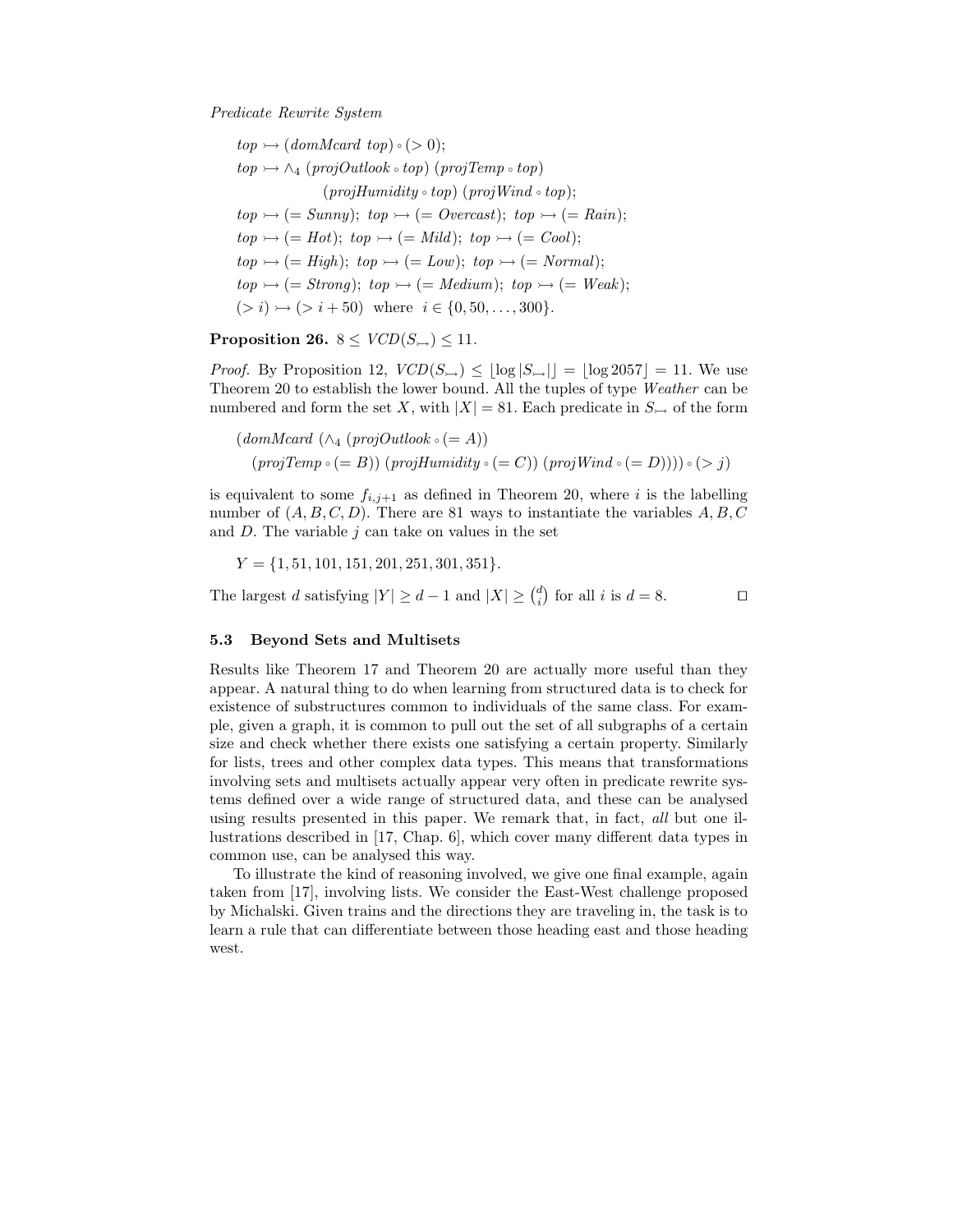The most natural type to model a train is a list. We first introduce the types Direction, Shape, Length, Kind, Roof, and Object.

East, West : Direction Rectangular , DoubleRectangular, UShaped, BucketShaped, Hexagonal,Ellipsoidal : Shape Long, Short : Length Closed, Open : Kind Flat, Jagged,Peaked, Curved, None : Roof Circle, Hexagon, Square, Rectangle, LongRectangle, Triangle, InvertedTriangle, Diamond, Null : Object.

We also introduce the following type synonyms for convenience.

 $NumWheels = Nat$  $NumObjects = Nat$  $Load = Object \times NumObjects$  $Car = Shape \times Length \times NumWheels \times Kind \times Roof \times Load$  $Train = List \; Car.$ 

The function direction to be learned has signature direction : Train  $\rightarrow$  Direction.

Before giving the predicate rewrite system, we first introduce a few transformations for lists. The transformation  $listToSet$ : Train  $\rightarrow \{Car\}$  converts a list of carriages into a set of carriages. The transformation (sublists N) : Train  $\rightarrow$ {Train} takes a list of carriages and returns the set of all sublists of size N. The transformation  $(!!N)$ : Train  $\rightarrow Car$  takes a train and returns the N-th carriage in the train. The predicate rewrite system is as follows.

 $top \rightarrow listToSet \circ (setExists_1 (\wedge_2 top top));$  $top \rightarrow (sublists 2) \circ (setExists_1 (\wedge_2 ((!!0) \circ top) ((!!1) \circ top)))$ ;  $top \rightarrow projShape \circ top; top \rightarrow projLength \circ top; top \rightarrow projNumWheels \circ top;$  $top \rightarrow projKind \cdot top; top \rightarrow projRoot \cdot top; top \rightarrow projLoad \cdot top$  $top \rightarrow projObject \circ top; top \rightarrow projNumObjects \circ top;$  $top \rightarrow (= A)$  where A a constant of type Shape;  $top \rightarrow (= B)$  where B a constant of type Length;  $top \rightarrow (= C)$  where C a constant of type Kind;  $top \rightarrow (= D)$  where D a constant of type Roof;  $top \rightarrow (= E)$  where E a constant of type Object;  $top \rightarrow (= 1); top \rightarrow (= 2); top \rightarrow (= 3).$ 

Proposition 27.  $7 \leq VCD(S_{\rightarrow}) \leq 11$ .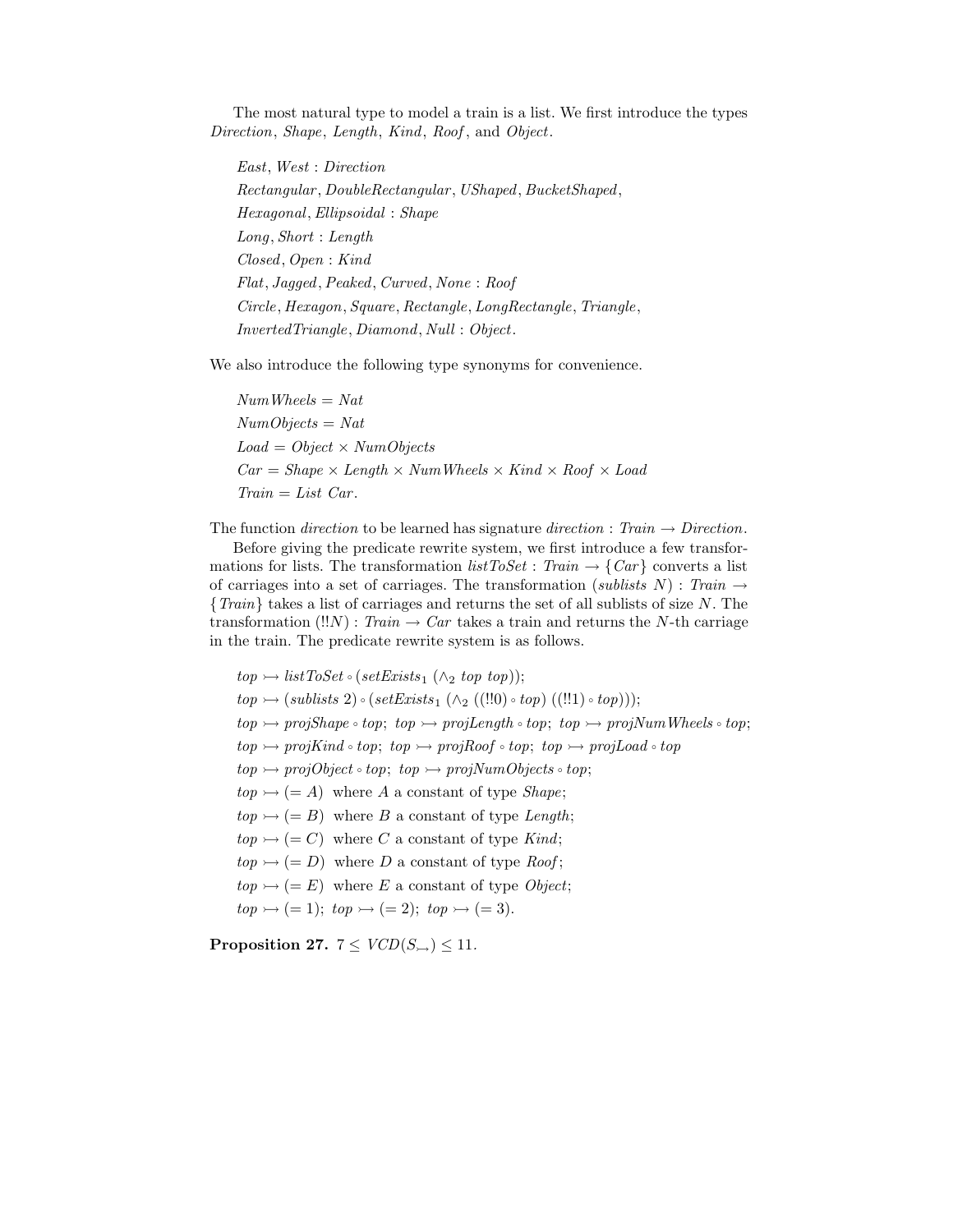*Proof.* Given  $|S_{\rightarrow}| = 2073$ , we have  $VCD(S_{\rightarrow}) \leq |\log |S_{\rightarrow}| | = 11$  by Proposition 12. The lower bound can be established by analysing the predicates generated by the first rewrite. The reasoning proceeds in a similar fashion as in Theorem 17, but taking into account the fact that the components of Car have different ranges. An element from each component is reserved as a default value, in the same way an  $x \in N$  is used in Theorem 17. From that, we get a set X of Car objects that can be used to construct a shatterable set  $D$  of sets of  $Car$  objects, where  $|D| = |\log |X||$  by Lemma 16. Clearly, one can recover a Train object from each element in D. A straightforward counting exercise yields  $|X| = 230$ , giving us the lower bound  $|\log |X|| = 7$ .

## 6 Discussion

In the three examples presented in the previous section, an upper bound on the VC dimension is established by counting the size of the predicate class. A lower bound is then given via an explicit construction of a set of individuals that is shattered by the predicate class, making use of the rich structures available. Interestingly, the upper and lower bounds are never too far apart, and this holds true for all the other illustrations in [17] we analysed. Now one would expect that it is possible to do a lot better than a na¨ıve counting of the predicate class; apparently not. What are we to make of these results?

It was shown in [25] (see also [1, Chap. 5]) that for a predicate class with high VC dimension, there exist distributions that will force the learning algorithm to require a large number of examples to obtain good generalization. This, together with the results presented in this paper, implies that, in general, the true errors of hypotheses in the rich predicate classes used by Alkemy cannot be easily estimated from empirical data, and that, in the worst case, the number of training examples needed grows rather quickly with the size and complexity of the hypothesis language used. The problem is that if we do not make any assumption about the underlying distribution, then we must be prepared to accept the possibility that everything can conspire against the learner – the more structures we introduce into the representation of individuals and the hypothesis language, the more structures there are to be exploited for producing bad cases.

## 7 Conclusion

We have looked at some generalization issues in relation to Alkemy in this paper. In particular, we investigated the VC dimensions of some predicate classes defined on sets and multisets and studied their applications in the context of Alkemy. The results provide valuable information on the nature of learning with sets and multisets, thus filling a gap in our understanding of the process of learning from structured data. On the practical side, the tools developed in this paper can be used to calculate the complexity of different predicate classes. In real applications, such calculations can be used to guide the selection and crafting of hypothesis languages.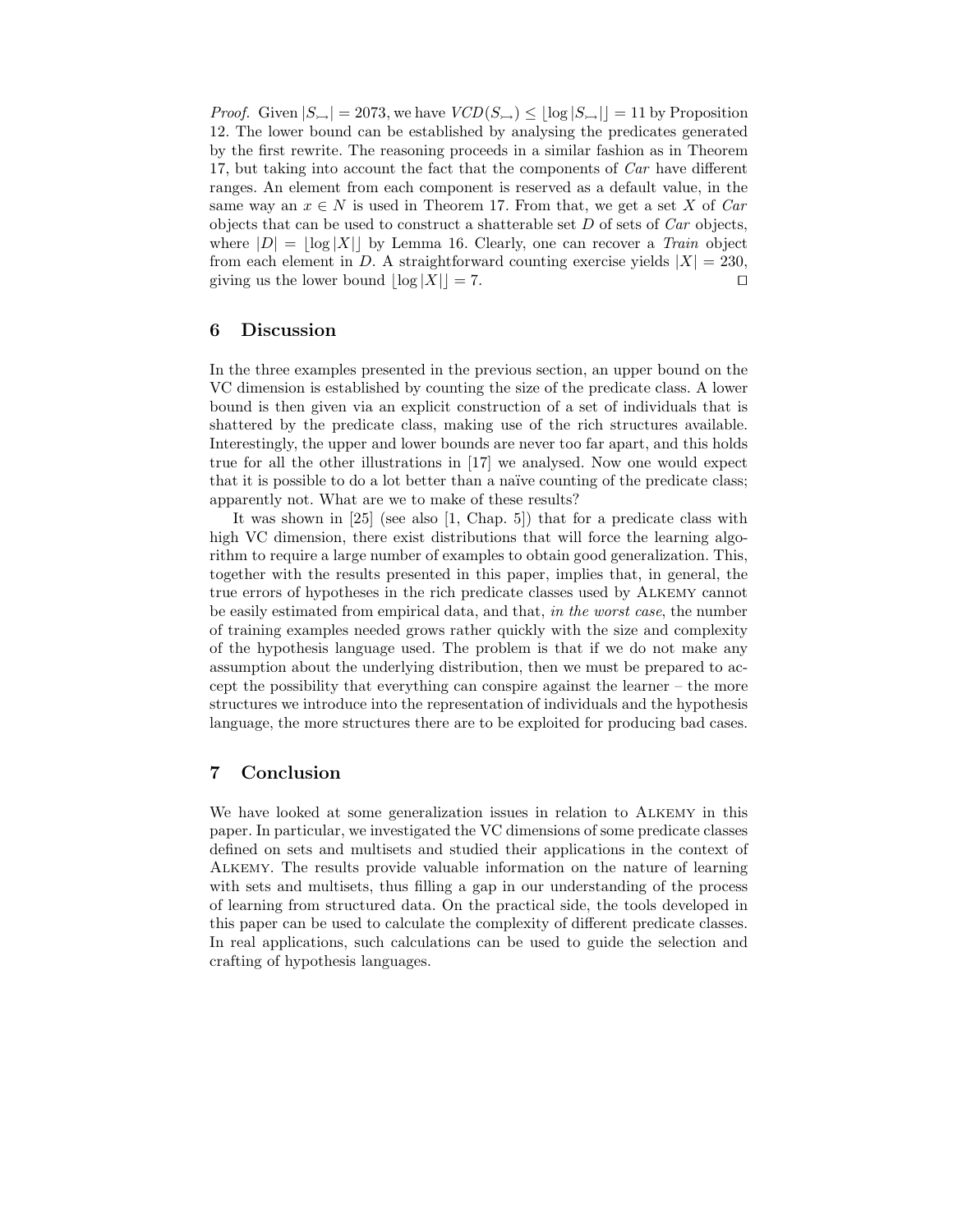Future Work We have shown in this paper that some fairly natural predicate classes defined on sets and multisets have high VC dimension. This implies that these classes are hard to learn in the distribution-free setting. However, learning with predicate classes that have high VC dimensions is possible if the underlying distribution is benign, and this information can be obtained from the training data. For instance, [24] shows that the VC dimension of a predicate class on the training sample can be used as a measure of how helpful the distribution is in identifying the target concept, and gives error bounds in terms of that. More recently, [4] gives error bounds in terms of the Rademacher and Gaussian complexities of predicate classes, and these can be estimated easily from the training data. PAC-Bayes and PAC-MDL bounds, which are also data-dependent results, can also help us obtain tighter bounds. Some relevant work along this line of research include [18] and [22]. Investigation into such data-dependent analysis is our future work.

Related Work A body of work in ILP has provided both upper and lower bounds on the number of examples required for learnability, mostly in the PAC setting. Upper bounds are usually obtained by analyzing concrete algorithms for learning restricted first-order classes; see, for example, [20], [11], [7] and [16]. Issues of computation and estimation, in the sense expounded in  $[1, \S1.1]$ , are usually tightly integrated in this kind of analyses, and this failure to separate concerns is slightly unsatisfactory.

Lower bounds, however, are usually obtained, independently of computation issues, using purely information-theoretic concepts like Vapnik-Chervonenkis dimensions. Examples of such work include  $[3]$ ,  $[15]$  and  $[2]$ , and this paper is related to these. The fact that the same general conclusion was obtained from the analyses of two very different knowledge representation formalisms tells us something about the sample complexity of learning with rich expressive languages in general.

## Acknowledgments

I'm grateful to John W. Lloyd and Evan Greensmith for valuable discussions.

#### References

- 1. Martin Anthony and Peter L. Bartlett. Neural Network Learning: Theoretical Foundations. Cambridge University Press, 1999.
- 2. Marta Arias and Roni Khardon. Complexity parameters of first order classes. In Proceedings of the 13th International Conference on Inductive Logic Programming, pages 22–37, 2003.
- 3. Hiroki Arimura. Learning acyclic first-order horn sentences from entailment. In Proceedings of the International Conference on Algorithmic Learning Theory. Springer-Verlag, 1997.
- 4. Peter L. Bartlett and Shahar Mendelson. Rademacher and Gaussian complexities: risk bounds and structural results. Journal of Machine Learning Research, 3:463– 482, 2002.